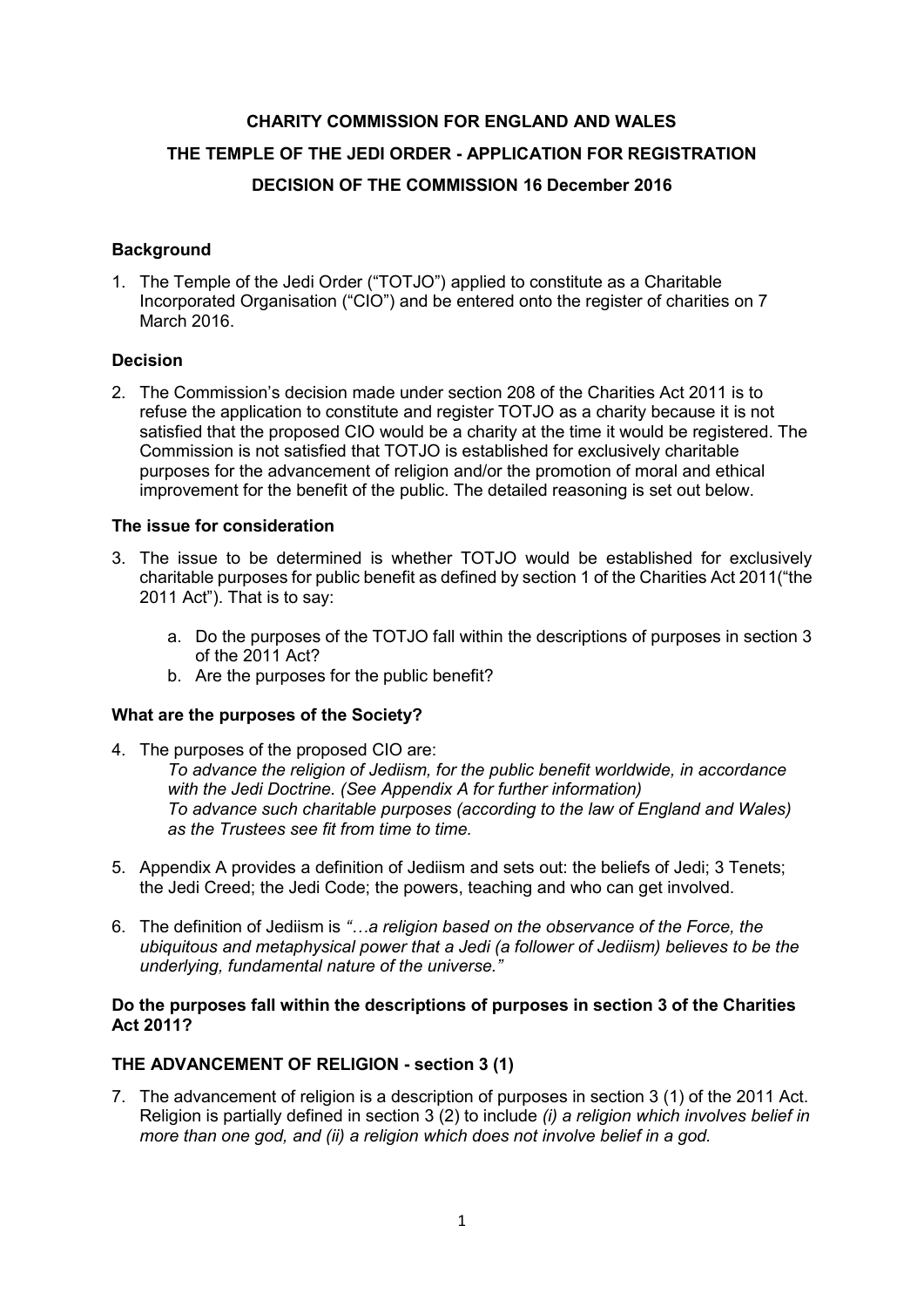- 8. The Commission, like the court, is not concerned with the truth or otherwise of the beliefs in question but will not recognise as a religion everything that chooses to call itself a religion.<sup>1</sup> The courts have held that *"to give [a] purpose the name of "religious" or "education" is not to conclude the matter".<sup>2</sup>*
- 9. The definition and characteristics of religion for the purposes of charity law are distilled from charity law and the partial statutory definition introduced by the Charities Act 2006. Recently, the Supreme Court has considered the meaning of "religious worship" for registered places of worship<sup>3</sup> in the case of *Hodkin*<sup>4</sup>. As the Commission's published guidance<sup>5</sup> pre-dates the *Hodkin* decision, it has considered the extent to which that decision, which did not relate to a matter of charity law, might influence how it assesses whether a particular purpose is charitable as being for the advancement of religion.
- 10. Lord Toulson, who gave the leading judgment in *Hodkin*, reviewed the relevant case law, including case law on the question from other jurisdictions*.*<sup>6</sup> At paragraph 57 he states that:

"*For the purposes of PWRA, I would describe religion in summary as a spiritual or non secular belief system, held by a group of adherents, which claims to explain mankind's place in the universe and relationship with the infinite, and to teach its adherents how they are to live their lives in conformity with the spiritual understanding associated with the belief system. By spiritual or non-secular I mean a belief system which goes beyond that which can be perceived by the senses or ascertained by the application of science. I prefer not to use the word "supernatural" to express this element, because it is a loaded word which can carry a variety of connotations. Such a belief system may or may not involve belief in a supreme being, but it does involve a belief that there is more to be understood about mankind's nature and relationship to the universe than can be gained from the senses or from science. I emphasise that this is intended to be a description and not a definitive formula.*"

11. As regards the meaning of "religious worship", Lord Toulson interprets it as being: "*…..wide enough to include religious services, whether or not the form of service falls within the narrower definition adopted in* Segerdal*. This broader interpretation accords with standard dictionary definitions. The Chambers Dictionary, 12th ed (2011) defines the noun "worship" as including both "adoration paid to a deity, etc." and "religious service", and it defines "worship" as an intransitive verb as "to perform acts of adoration; to take part in religious service". Similarly, the Concise Oxford English Dictionary, 12th ed (2011), defines "worship" as including both "the feeling and expression of reverence and adoration of a deity" and "religious rites and ceremonies". The broader interpretation accords with the purpose of the statute in permitting members of a religious*

*[https://www.gov.uk/government/uploads/system/uploads/attachment\\_data/file/358534/lawrel1208.pdf](https://www.gov.uk/government/uploads/system/uploads/attachment_data/file/358534/lawrel1208.pdf)*

<sup>1</sup> *Re Coats' Trusts, Coats v Gilmour* [1948] Ch 340 (CA) 346-347

<sup>2</sup> *National Anti-Vivisection Society v IRC* [1948] AC 31

<sup>&</sup>lt;sup>3</sup> Section 2 of the Places of Worship Registration Act 1855

<sup>4</sup> *R (on the application of Hodkin and another) v Registrar General of Births, Deaths and Marriages* [2013] UKSC 77

<sup>5</sup> *The Advancement of Religion for the Public Benefit* and *Analysis of the law underpinning The Advancement of Religion for the Public Benefit*

*[https://www.gov.uk/government/uploads/system/uploads/attachment\\_data/file/358531/advancement](https://www.gov.uk/government/uploads/system/uploads/attachment_data/file/358531/advancement-of-religion-for-the-public-benefit.pdf) [of-religion-for-the-public-benefit.pdf](https://www.gov.uk/government/uploads/system/uploads/attachment_data/file/358531/advancement-of-religion-for-the-public-benefit.pdf)*

<sup>6</sup> He cites the judgments of Wilson and Deane JJ in *Church of the New Faith v Comr of Pay-Roll Tax (Victoria)* (1983) 154 CLR as helpful on the question.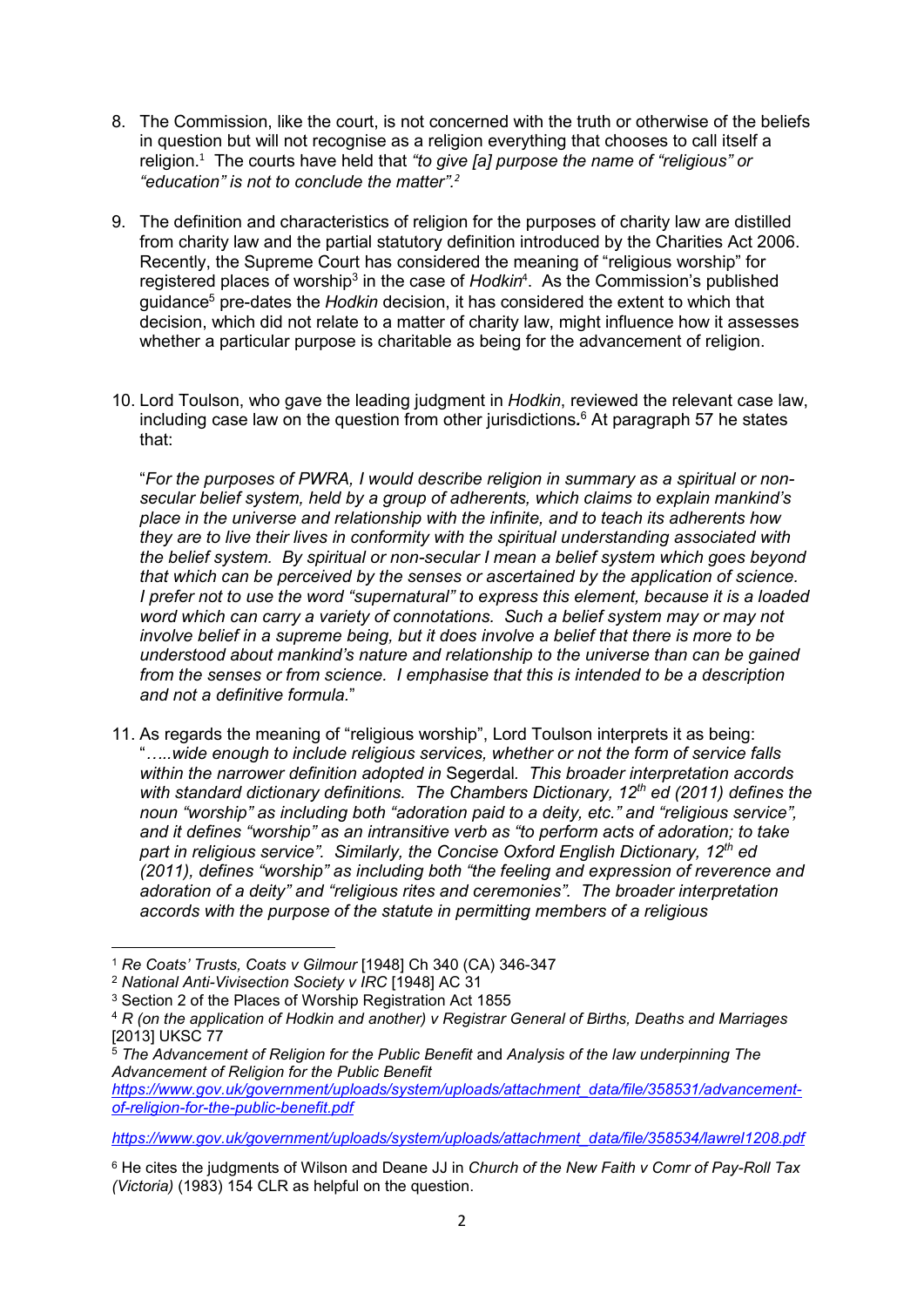*congregation, who have a meeting place where they perform their religious rites, to carry out religious ceremonies of marriage there.*

*Their authorisation to do so should not depend on fine theological or liturgical niceties as to how precisely they see and express their relationship with the infinite (referred to by Scientologists as "God" in their creed and universal prayer). Those matters, which have been gone into in close detail in the evidence in this case, are more fitting for theologians than for the Registrar General or the courts."*

- 12. The court in *Hodkin* has taken a broad view of what it means to be a religion and the requirements of religious worship**,** recognising the inherent difficulties of attempting to attach a narrowly circumscribed meaning to the word, including "*the different context in which the issue may arise, the variety of world religions, developments of new religions and religious practices, and developments in the common understanding of the concept of religion due to cultural changes<sup>7</sup>* ". Lord Toulson emphasised this was not a definitive formula but intended to be a description.
- 13. From the statute and these cases, the Commission draws the principles that religion in charity law is characterised by belief in one or more gods or spiritual or non-secular principles or things, and a relationship between the adherents of the religion and the gods, principles or things which is expressed by worship, reverence and adoration, veneration intercession or by some other religious rite or service. In addition, that it must be capable of providing moral and ethical value or edification to the public<sup>8</sup> and characterised by a certain level of cogency, seriousness, cohesion and importance<sup>9</sup>.
- 14. The Commission has considered TOTJO against this framework and concluded that Jediism does not meet the characteristics of a religion for the purposes of charity law for the reasons set out below.

### **Belief in one or more gods or spiritual or non-secular principles or things**

- 15. Jediism is based on the observance of the Force, described as "*the ubiquitous and metaphysical power that a Jedi (a follower of Jediism) believes to be the underlying, fundamental nature of the universe".* Jediism does not involve belief in a god but the statutory definition of religion includes religions which do not involve belief in a god. It is recognised that some religions for example Buddhism and Jainism do not believe in a god. The Commission considered whether Jediism is characterised by belief in a spiritual or non-secular principles or things.
- 16. The Jedi Doctrine states that Jedi believe *"In the Force, and in the inherent worth of all life within it."* The Teachings state "*Jedi are in touch with the Force. We are open to spiritual awareness and keep our minds in tune with the beauty of the world";* and "*Jedi believe in eternal life through the Force. We do not become obsessed in mourning those who pass. We may grieve at their passing but we are content, knowing that they will forever be a part of the Force and so always a part of us."*
- 17. The definition of Jediism also states *"The Jedi religion is an inspiration and a way of life for many people throughout the world who take on the mantle of Jedi"*. TOTJO acknowledges that *"there is some scope for followers to simply view Jediism as a philosophy or way of life…Some Jedi prefer to avoid the word religion to describe their*

<sup>7</sup> Per Lord Toulson para 34.

<sup>8</sup> *Cocks v Manners* LR 12 Eq 585; *Gilmour and Coats* (HL) [1949] A.C. 426, p444.

<sup>9</sup> *Campbell and Cosaus v UK* (1982) 4 EHRR 293 at 304; *JP v South London and Maudsley NHS Foundation Trust* [2012] UKUT 486 (AAC); [2013] M.H.L.R. 148.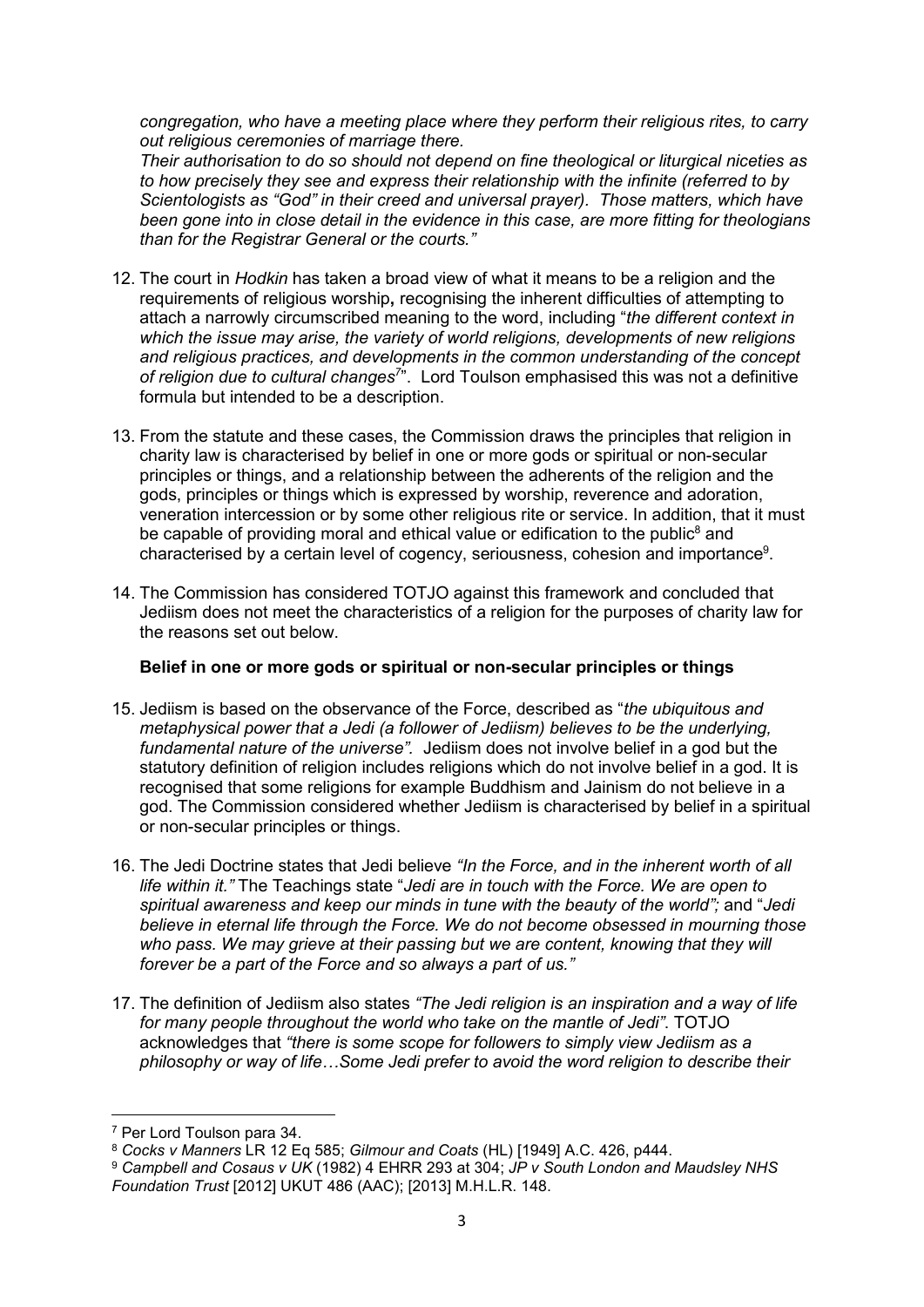*theological beliefs, ethical framework and way of life. We do not insist that members use the word religion…."*

18. Based on the proposed governing document, the evidence received in support of the application and the content of the website of TOTJO, the Commission is not satisfied that the observance of the Force within Jediism is characterised by a belief in one or more gods or spiritual or non-secular principles or things which is an essential requirement for a religion in charity law. Despite being open to spiritual awareness, there is scope for Jediism and the Jedi Doctrine to be advanced and followed as a secular belief system. Jediism therefore lacks the necessary spiritual or non-secular element. The Commission noted that in *Hodkin* Lord Toulson did distinguish and exclude secular belief systems from the description of religion.

#### **Relationship with the gods, principles or things which is expressed by worship, reverence and adoration, veneration, intercession or by some other religious rite or service.**

- 19. The Commission noted that TOTJO is an entirely web based organisation and the Jedi are predominantly, if not exclusively, an online community. The information available on TOTJO's website and provided in support of the application, to include the content of the sermons and transcripts of the Live Services which are based upon the Jedi Doctrine and recite the Creed (adopted from the Prayer of St. Francis of Assisi) were considered. The Commission also noted that TOTJO promotes meditation as a means of connecting with the Force.
- 20. Although these publications borrow from the prayers and texts of world religions, in the context of TOTJO the Commission is not satisfied that the "Live Services" on the website, the published sermons and the promotion of meditation evidence a relationship between the adherents of the religion and the gods, principles or things which is expressed by worship, reverence and adoration, veneration intercession or by some other religious rite or service. In particular, it is significant that Jediism may be adopted as a lifestyle choice as opposed to a religion and the website states that TOTJO provides "*an online space for anyone to explore non-denominational spirituality."*

### **Cogency, cohesion, seriousness and importance in the form of the belief system**

21. It is clear that the law does not concern itself with the truth of a religion but based on principles distilled from case law, the Commission considers that a religion/belief system should be characterised by a certain level of cogency, seriousness, cohesion and importance. This requirement was discussed in *Campbell and Cosaus v UK* <sup>10</sup> in relation to a claim in the context of Article 2 of Protocol 1 of the European Convention on Human Rights which considered the requirement of the State to respect the right of parents to ensure their child's education and teaching is in conformity with their own religious and philosophical convictions. The European Court of Human Rights held that *'belief'* in this context extends beyond just mere opinions or deeply held feelings: there must be a holding of spiritual or philosophical convictions which have an identifiable formal content. One may expect it to concern something relating to an important aspect of human life and it would require "*a certain level of cogency, seriousness, cohesion and importance*"<sup>11</sup> This approach has been applied by the Upper Tribunal in *JP v South London and Maudsley NHS Foundation Trust*.<sup>12</sup>

<sup>10</sup> (1982) 4 EHRR 293 at 304

<sup>11</sup> *Campbell and Cosaus v United Kingdom* (1982) 4 EHRR 1)

<sup>12</sup> [2012] UKUT 486 (AAC); [2013] M.H.L.R. 148.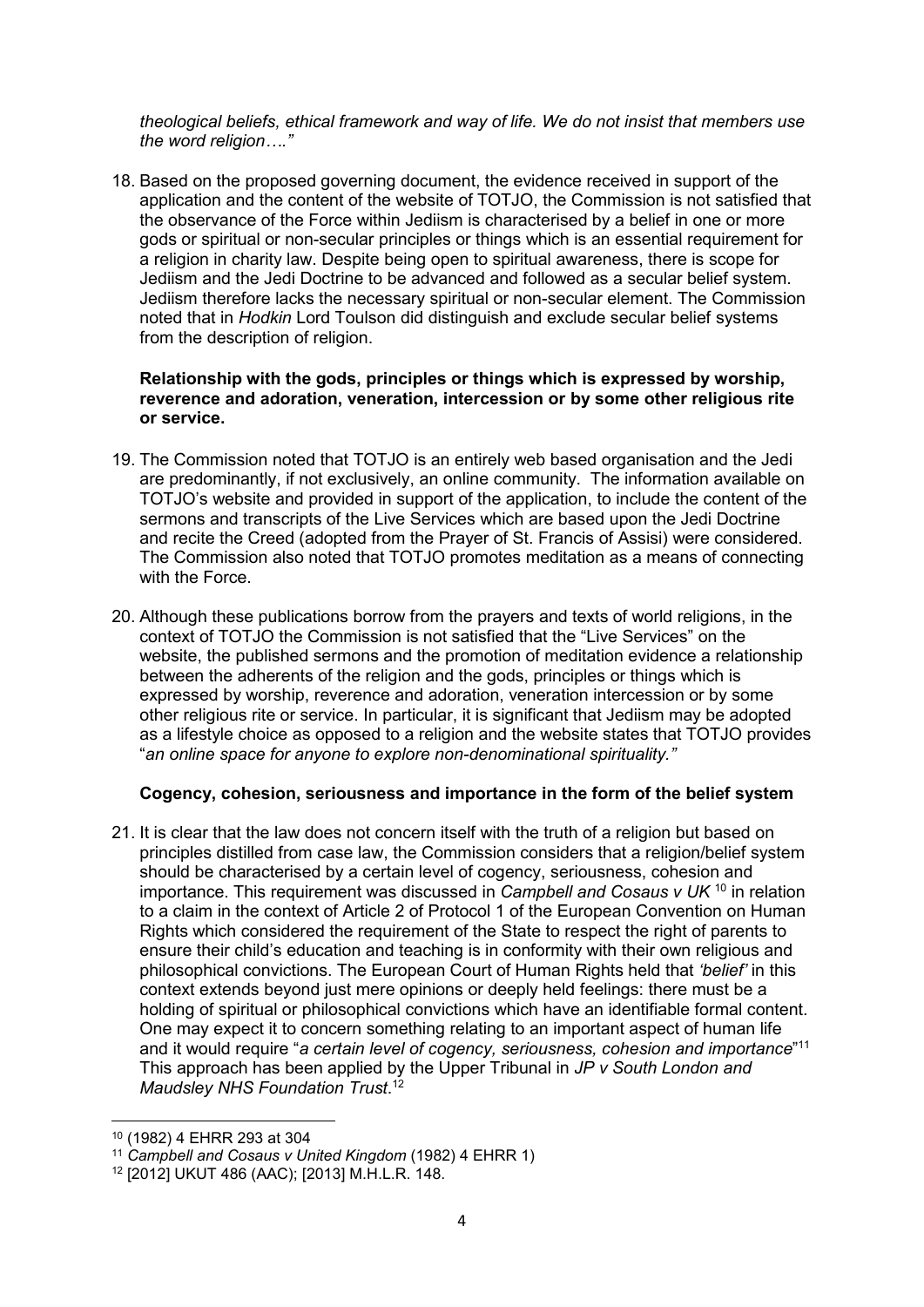- 22. The definition of Jediism in Appendix A to the CIO Constitution states that it sources its terminology in the books, films and video games comprising the *Star Wars*. It uses the mythology of *Star Wars* and draws on many faiths, including, but not limited to: Taoism, Buddhism, Hinduism, Christianity, Sufism, Judaism, and Paganism. It also draws on a number of secular philosophical teachings including the existential phenomenology of Heidegger, Kierkegaard and Buber.
- 23. There is no worldwide authority or structure for Jediism. It is open to different interpretations and there are a spectrum of groups that classify themselves as Jedi. It appears that Jedi are an amorphous and diverse group with a framework that allows individuals to pursue Jediism in different ways and not as a religion but as a secular belief system. TOTJO has set out Jediism as it is understood and promoted by it.
- 24. The Jedi Doctrine promoted by TOTJO borrows heavily from other world religions and philosophical teachings but the Commission does not consider that the aggregate amounts to a sufficiently cogent and distinct religion.
- 25. TOTJO confirm that Jediism may be adopted alongside any other religion, and that many interpretations of Jediism are possible. Also that TOTJO is open to different perspectives, self-realisation and individuals paths. It is inclusive and different viewpoints are accepted.
- 26. The TOTJO website confirms the diverse and differing nature of Jediism: *"There are many Jedi communities across the internet with a great variety of beliefs, customs and policies. As a community we will do our best to address your concerns and take on board your views, but no one site may offer you exactly what you are looking for. If you'd feel more comfortable elsewhere maybe one of the other Jedi communities would correspond more to your needs."*
- 27. The Commission noted the following analysis of Jediism presented by TOTJO in support of its application: *"[Jedi Religion,](http://altreligion.about.com/od/beliefsandcreeds/f/faq_jedi.htm) or Jediism, continues to be an incredibly decentralized system of belief. While various groups have sprung up to teach it to others, there remains a large amount of variance between individual Jedi and multiple Jedi organizations. Jedi teachings are generally considered suggestions and guides rather than rules, so the difference of teachings between groups is not necessarily viewed as improper or incorrect.*"

*[http://altreligion.about.com/od/alternativereligionsaz/a/jedi\\_religion.htm](http://altreligion.about.com/od/alternativereligionsaz/a/jedi_religion.htm)*

28. The Commission also noted the decision of the Board of the New Zealand Charity Commission<sup>13</sup> declining registration of The Jedi Society Incorporated on the basis that *"Jediism is not sufficiently structured, cogent or serious to advance religion; nor to advance moral or spiritual improvement in a charitable manner".* On the basis of the evidence the Board considered that *"the belief system is merely a collection of interconnected ideas based on the Star Wars universe, rather than structured cogent and serious religion."*

<sup>13</sup> dated 14 September 2015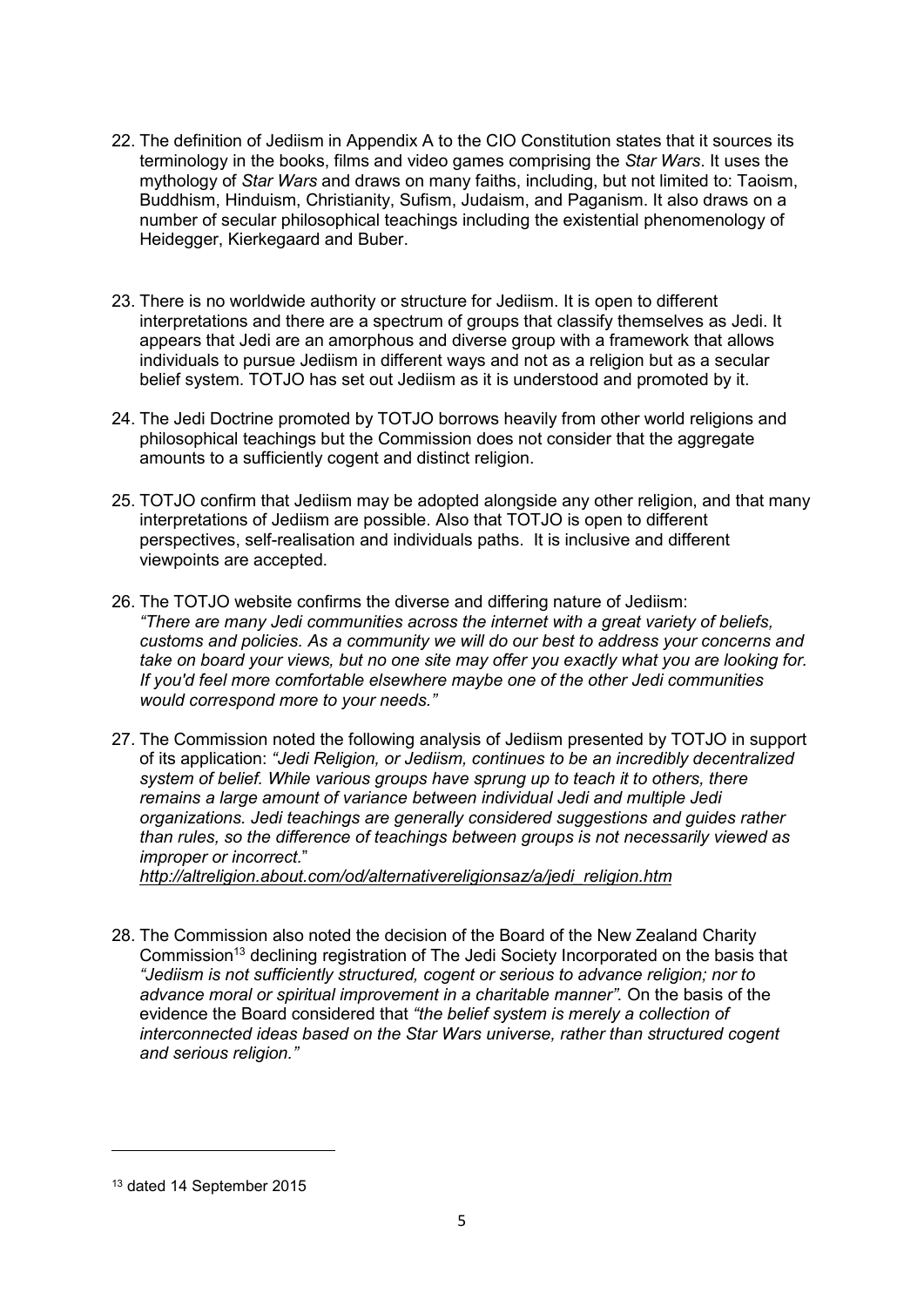- 29. The Commission considers that there is insufficient evidence that Jediism and the Jedi Doctrine as promoted by TOTJO is a sufficiently structured, organised or integrated system of belief to constitute a religion. There is insufficient evidence of an objective understanding of Jediism as opposed to a self-defining system which may be pursued outside the confines of a religion and in a secular manner. It comprises a loose framework of ideas with some common ground which individuals may interpret as they see fit. In particular, it is not obligatory to interpret and follow the Jedi Doctrine as a religion.
- 30. There is scope for individuals, consistent with Jediism and the Jedi Doctrine promoted by TOTJO, to pursue a spiritual path, a philosophy or way of life outside of the scope of a religion, as that term is defined in charity law. Any cogency and cohesion that is present is eroded by the individual's ability to develop themselves within a loose framework and follow an individual experiential philosophy or way of life as a secular belief system.

### **Doctrines and practice of benefit to the public - capable of providing moral and ethical value or edification to the public**

- 31. The belief system to be a religion for the purposes of charity law must be capable of providing moral and ethical value or edification to the public. The court in *Cocks v Manners<sup>14</sup>*, stated "*It is said, in some of the cases that religious purposes are charitable, but that can only be true as to religious services tending directly or indirectly towards the instruction or the edification of the public*". This statement was approved by Lord Simonds in *Gilmour and Coats<sup>15</sup>* .
- 32. Jediism as promoted by TOTJO draws on many moral and ethical frameworks from other religions and philosophies. The Commission accepts that moral and ethical frameworks rooted in other religions and philosophies may be capable of providing moral and ethical value or edification to the public. In addition, the Commission accepts that such moral and ethical frameworks, in the context of other religions, may to some extent be open to interpretation by individual followers. However, the Commission considered that the general lack of structure to support a coherent religious belief system and latitude for individual acceptance or rejection and interpretation of the Jedi Doctrine affects the capability of TOTJO to promote doctrines and practice of benefit to the public which provide moral and ethical value or edification to the public.
- 33. The Commission noted there is some evidence that Jediism upholds particular values which might be capable of having a positive and beneficial impact on the public. However, the morals and ethics are not formally set out and are open to individuals to accept, reject and interpret. Given the lack of formality around the expression and promotion of values and behaviours coupled with the ability of individuals to interpret and develop their own guidelines, the Commission is not satisfied that there is sufficient evidence to conclude that TOTJO promotes doctrines and practice of benefit to the public.
- 34. It is not evident that TOTJO reaches out into the community so as to have a positive impact. The Jedi Doctrine and services are accessible to the general public but the supporting information confirms that the pastoral care is focused on the provision of a support service for TOTJO's members who are in need to help them seek solutions themselves. This suggests an inward focus on its members rather than an outward focus on the general public.

<sup>14</sup> LR 12 Eq 585

<sup>15</sup> (HL) [1949] A.C. 426, p444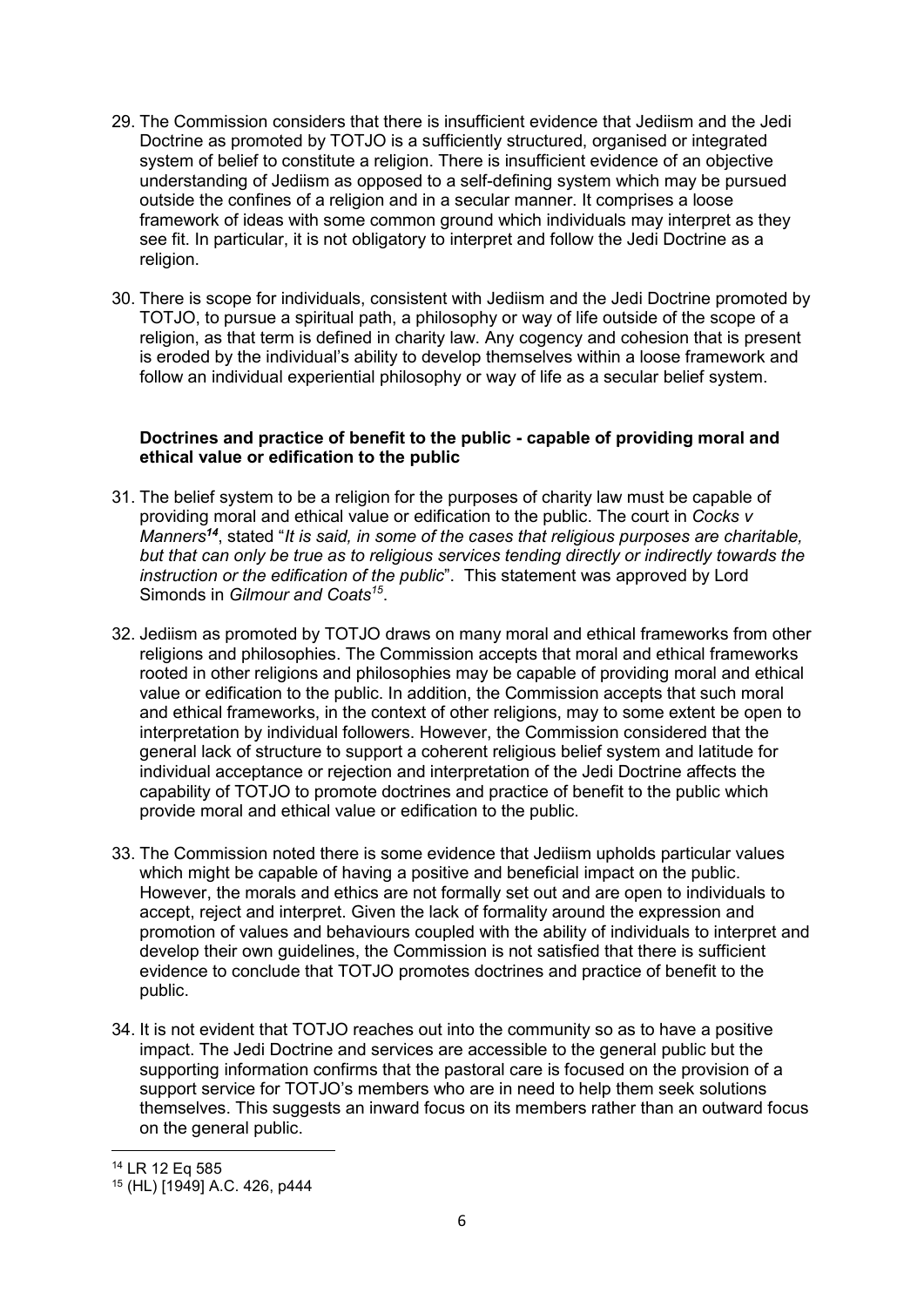#### **Summary of purpose - the advancement of religion**

35. The Commission concluded that there is insufficient evidence that the characteristics of a religion in charity law are met for the reasons set out above. The Commission then considered whether the purposes might further another charitable purpose, the promotion of moral and ethical improvement for the benefit of the public, as an alternative to the advancement of religion.

### **THE PROMOTION OF MORAL OR ETHICAL IMPROVEMENT FOR THE BENEFIT OF THE PUBLIC - section 3(1) (m)**

- 36. The promotion of moral or ethical improvement is a charitable purpose that falls under the description of purposes in section 3(1) (m). The case law to support as charitable the promotion of ethical and moral improvement of the community is sparse. There is very little judicial reasoning within the cases for the recognition of this purpose. The relevant cases are *Re Hood<sup>16</sup> , Re Price,<sup>17</sup> Re Scowcroft<sup>18</sup> and Re South Place Ethical Society***<sup>19</sup>** . Commentary on this purpose is in Picarda *The Law and Practice relating to Charities (4th Ed) p.220-221* which describes a purpose for "*the promotion of moral or spiritual welfare or improvement*" and Tudor *Charities (10th Ed) p.237-238* which discerns a purpose for the promotion of *"mental and moral improvement".*
- 37. *Re Scowcroft* and *Re Hood* were both cases concerned with the promotion of temperance primarily as a means of advancing Christian principles. *Re Price* was concerned with advancing the teachings of Rudolf Steiner which promoted mental and moral discipline. *Re South Place Ethical Society* was concerned with promoting the study and dissemination of ethical principles and the cultivation of a rational religious sentiment.
- 38. The Commission's understanding of the law relating to this purpose is set out in the Commission's *Church of Scientology* Decision<sup>20</sup> and previously published *Analysis of the law underpinning Public Benefit and the Advancement of Moral or Ethical Belief Systems.*
- 39. To be charitable under this purpose the Commission considers that TOTJO must evidence the following:
	- Clear and certain objects relating to the promotion of Jediism which incorporate a coherent definition identifying the beliefs, principles and practices.
	- The beliefs, principles and practices are accessible to the public and capable of being understood and accepted and applied or rejected by individuals according to their individual choice or judgement from time to time.
	- Moral improvement is central to the beliefs and practices.
	- Evidence of directly promoting moral improvement within society generally.
	- Evidence of a positive beneficial impact on the wider society not simply the followers.
	- Evidence to show it is not an inward focussed organisation benefitting members only.

<sup>16</sup> [1931] 1 Ch 240

<sup>17</sup> [1943] Ch 422

<sup>18</sup> [1898] 2 Ch 638

<sup>19</sup> [1980] 1 WLR 1565

<sup>&</sup>lt;sup>20</sup> 17 November 1999 [https://www.gov.uk/government/publications/church-of-scientology-england](https://www.gov.uk/government/publications/church-of-scientology-england-and-wales) [and-wales](https://www.gov.uk/government/publications/church-of-scientology-england-and-wales) and <http://forms.charitycommission.gov.uk/media/94857/lawrel1208.pdf>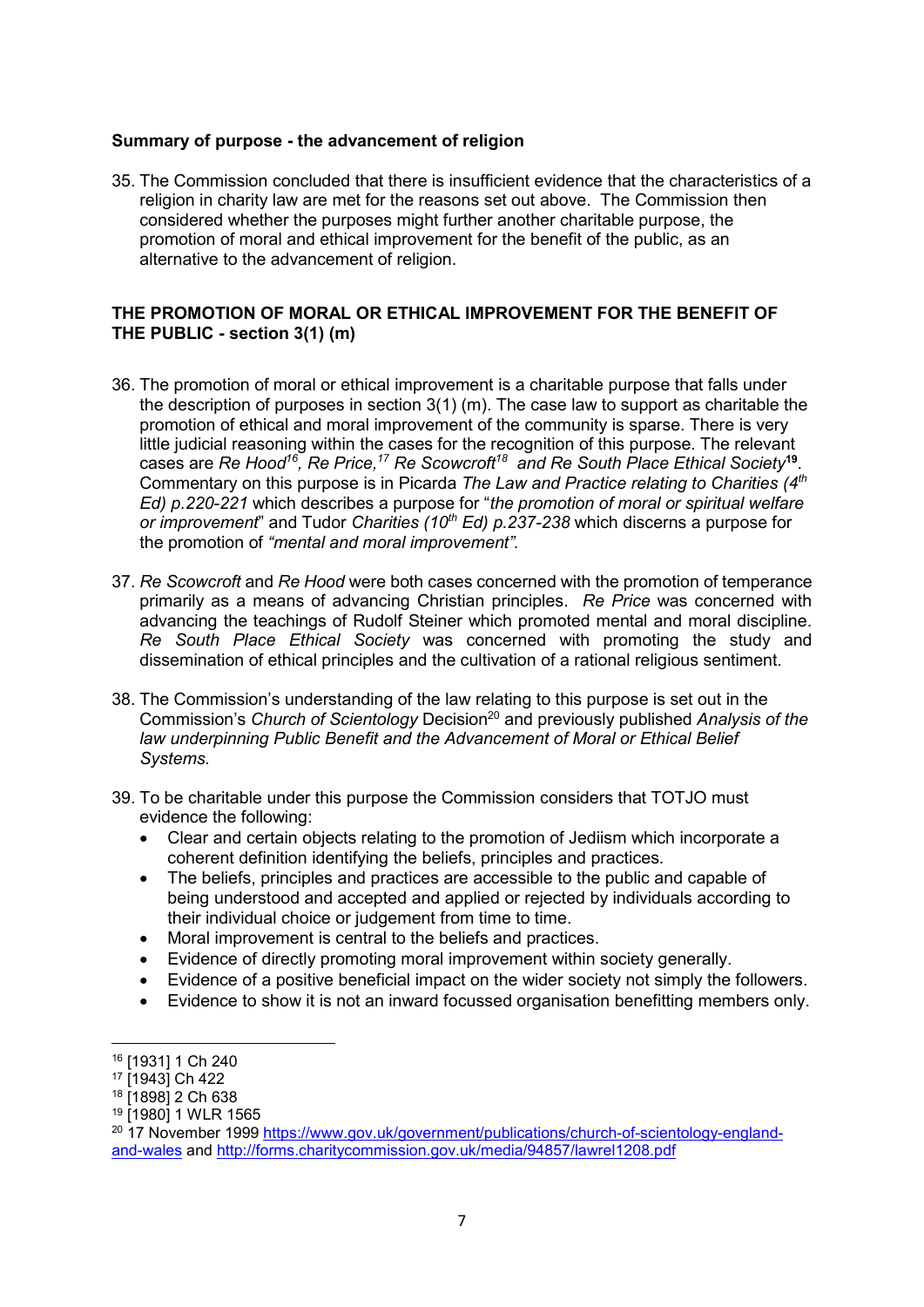- 40. For moral or spiritual welfare or improvement of the community to be advanced in a way that is charitable for the public benefit there must be ethics or morals promoted which can be shown by evidence to be for the benefit of the public. It is not sufficient to advance spirituality or spiritual beliefs on their own. Neither is it enough that there is a presumption that individuals will behave in a way that impacts beneficially on society.
- 41. The Commission considers that for moral or ethical improvement to be shown a belief system would share characteristics with the beliefs attracting the protection of Article 9 of the European Convention on Human Rights as explained above.<sup>21</sup>
- **Clear and certain objects relating to the promotion of Jediism which incorporate a coherent definition identifying the beliefs, principles and practices**
- 42. The Commission is not satisfied that Jediism and the Jedi Doctrine as promoted by TOTJO demonstrates sufficient coherence and a sufficiently distinct set of beliefs, principles and practices to meet this criterion for the reasons set out above<sup>22</sup>.
- **The beliefs, principles and practices are accessible and capable of being understood and accepted and applied or rejected by individuals according to their individual choice or judgement from time to time.**
- 43. There is a lack of clarity as to what beliefs, principles and practices are promoted given the diversity within Jediism and the concept of liberty of thought and individual choice. Whilst TOTJO may encourage individuals to uphold particular values and promote individual behaviors, it appears that individuals are free to develop their own guidelines. The morals and ethics are not formally set out and are open to individual interpretation.<sup>23</sup>
- **Moral improvement is central to the beliefs and practices.**
- 44. Although Jediism and the Jedi Doctrine as promoted by TOTJO includes the promotion of spirituality, there is insufficient evidence that moral improvement is central to the beliefs and practices of TOTJO. Particularly, as the Jedi Doctrine can be accepted, rejected and interpreted by individuals as they see fit.
- **Directly promoting moral improvement within society generally.**
- 45. There is insufficient evidence of Jediism directly promoting moral improvement within society generally.
- **Positive beneficial impact on the wider society not simply the followers.**
- 46. Although TOTJO is web-based and accessible to the public, it is not evident what positive beneficial impact TOTJO has on society in general.
- **Not an inward focussed organisation benefitting members only**
- 47. To be charitable, there should be some element of public benefit in the sense that it must not be merely devoted to the self-improvement of its own members. Some of the

<sup>21</sup> Paragraph 21

<sup>22</sup> Paragraphs 22-30

<sup>23</sup> Paragraphs 22-30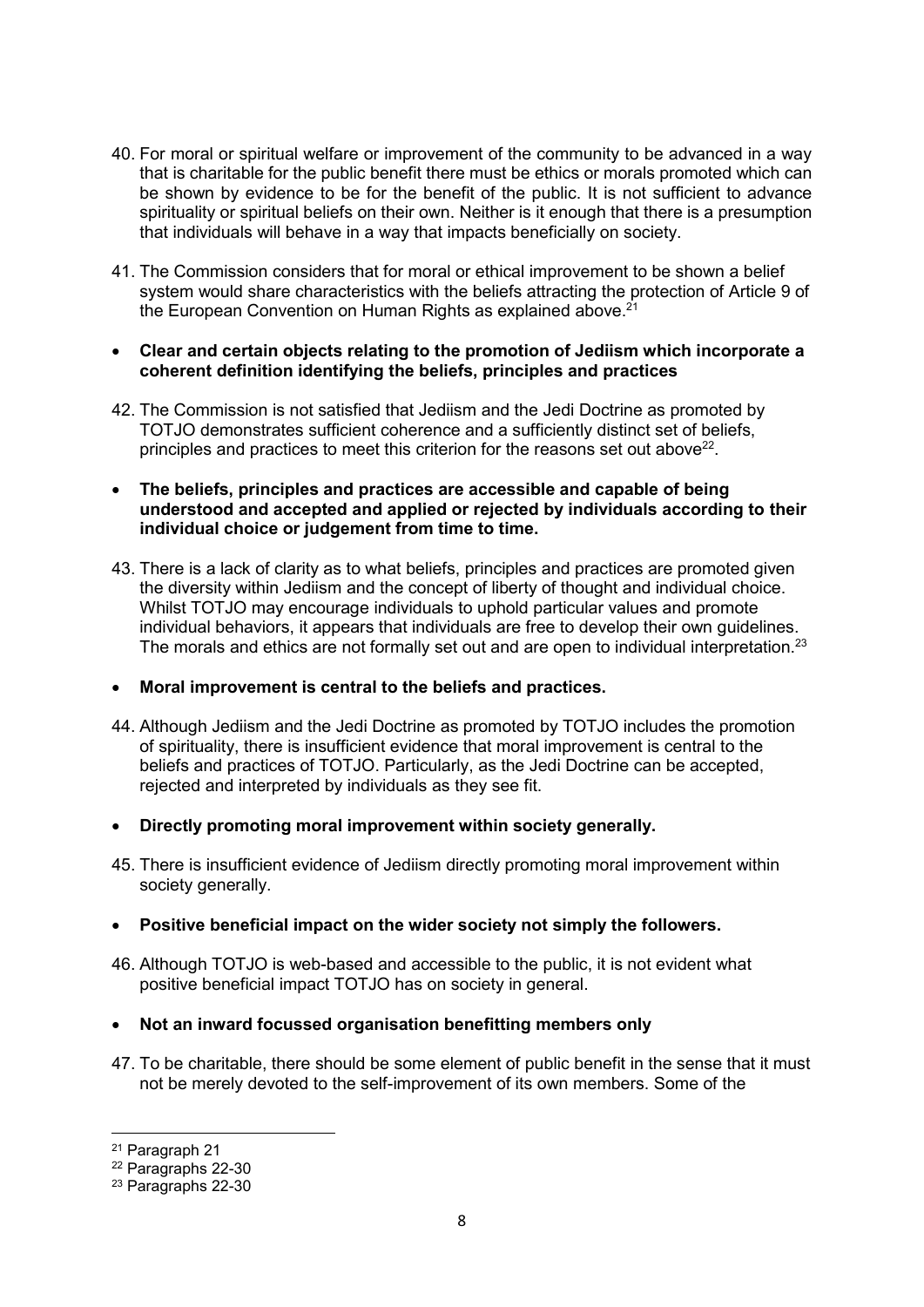services are focused on TOTJO's members which raises a concern that it may, in part, have an inward focus on members.

## **Summary of purpose – the promotion of moral or ethical improvement**

48. The Commission concluded that there is insufficient evidence that the purpose of TOTJO is the promotion of moral or ethical improvement for the benefit of the public for the reasons set out above.

### **Are the purposes for the public benefit - for the advancement of religion or the promotion of moral or ethical improvement?**

49. The Commission concluded that the purposes of TOTJO do not fall within the descriptions of purposes in section 3 of the 2011 Act for the advancement of religion or the promotion of moral or ethical improvement for the benefit of the public and did not need to consider whether the purposes are for public benefit but for the sake of completeness has considered this issue consistent with the law and principles set out in its public benefit guidance.

## **A purpose must be beneficial to the community (public benefit in the first sense)**

- 50. The onus is on the applicant to demonstrate both the organisation's impact upon the community and that the impact is beneficial. The courts have held this to mean "*that the benefit must be capable of proof in a court of law………When, however, the question is whether a particular gift for the advancement of religion satisfies the requirement of public benefit, a question of fact arises which must be answered by the court in the same manner as any other question of fact, i.e., by means of evidence cognizable by the court.*"<sup>24</sup>
- 51. The demonstrable benefits of a religion/belief system are generally identified within the belief system to include doctrines and practices and the moral and spiritual values and how they will be promulgated and the general effect of their promulgation.
- 52. The Commission's view is that it is not sufficient to advance spirituality or spiritual beliefs on their own. *'Charities promoting non-religious philosophical beliefs will usually have to demonstrate social impact by reference to welfare or improvement. It is, however, unlikely that purely 'spiritual' benefits, not having a moral content, could be demonstrated by evidence cognizable by the Court. Certainly, the belief evidenced by an organisation's teachings that any given practices are of spiritual efficacy is insufficient to establish that as a fact. Further any alleged spiritual benefit arising from the edification by the example given to the public by followers of any particular teachings is similarly insufficient to establish public benefit. The court has established that the existence of a benefit of the necessary public character must be shown to exist by proof of matters 'having a demonstrable impact on the community or a section of it'.<sup>25</sup>*
- 53. The Commission's position is that it is not enough that there is a presumption that individuals will behave in a way that impact beneficially on society having received guidance.

<sup>24</sup> *Re Coats' Trust, Coats v Gilmour* [1948] Ch 340 Lord Greene MR

<sup>25</sup> *Analysis of the law underpinning Public Benefit and the Advancement of Moral or Ethical Belief Systems*